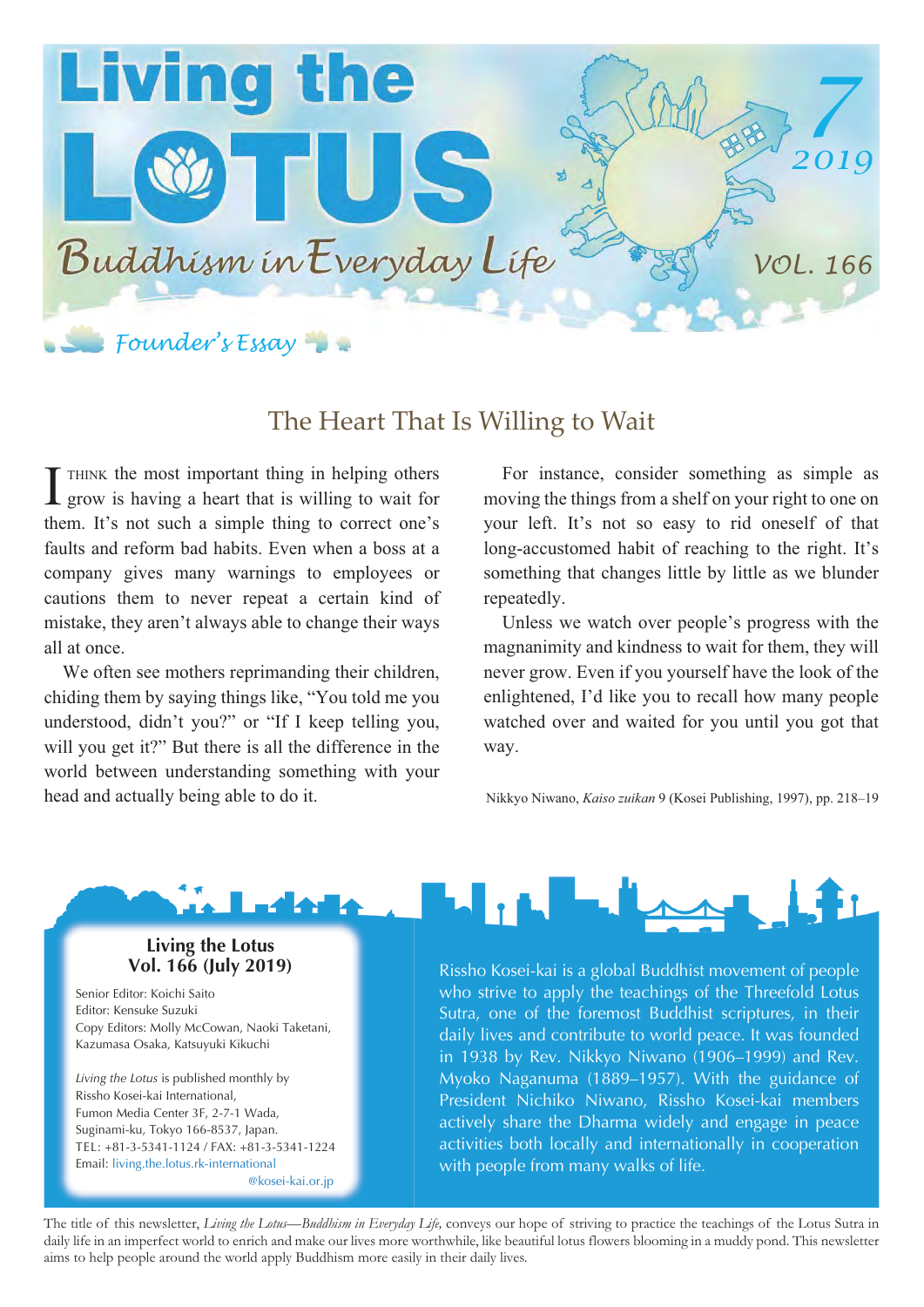*President's Message*

## Living Free and Unhindered

Ö



Rev. Nichiko Niwano President of Rissho Kosei-kai

## The True Meaning of Being Free and Unhindered

Many people think that if they could live free and unhindered lives, they would be very happy. Seen from a different perspective, these people are expressing how much restriction and dissatisfaction we feel in our daily lives.

In a sense, though, this dissatisfaction is natural. We think of freedom as being able to do as we wish, and when we run into a reality that does not meet our expectations, we become dissatisfied, displeased, and irritated. We suffer, which in turn makes us think that we are being hindered. One might think that by trying to be free we are actually bringing hindrance upon ourselves, but actually, the moment when we feel hindered is an opportunity to make our lifestyle into one that reflects the true meaning of being free and unhindered.

In Buddhism, the total disappearance of attachments to desire and the mind's insistence on doing as it pleases is said to be "enjoyment"—the state of mind that has no attachments to anything and is considered to be free and unhindered. This is the realm of feeling relaxed and at ease, without cares or sorrow.

The Bodhisattva Regarder of the Sounds of the World is sometimes called Kanjizai Bosatsu (Bodhisattva Unhindered Regarder) in Japan, and the word "unhindered" in this version of her name signifies her power and action to liberate suffering people at will when she hears them cry out for her. In other words, the true meaning of being free and unhindered is found in a lifestyle of being considerate of others while aiming to improve yourself together with other people.

## This Threefold World Is Your Domain

This passage appears in chapter 3 of the Lotus Sutra, "A Parable": "I am a father to these living beings. I must pluck them out of such suffering and hardship and give them the joy of the immeasurable, boundless Buddha wisdom so that they may enjoy it." This passage means that, to we living beings (who often think we are hindered and hope to avoid suffering) the Buddha gives the "joy of wisdom"—that is, he conveys to us a way of living that is truly free and unhindered. But what exactly is this joy of wisdom?

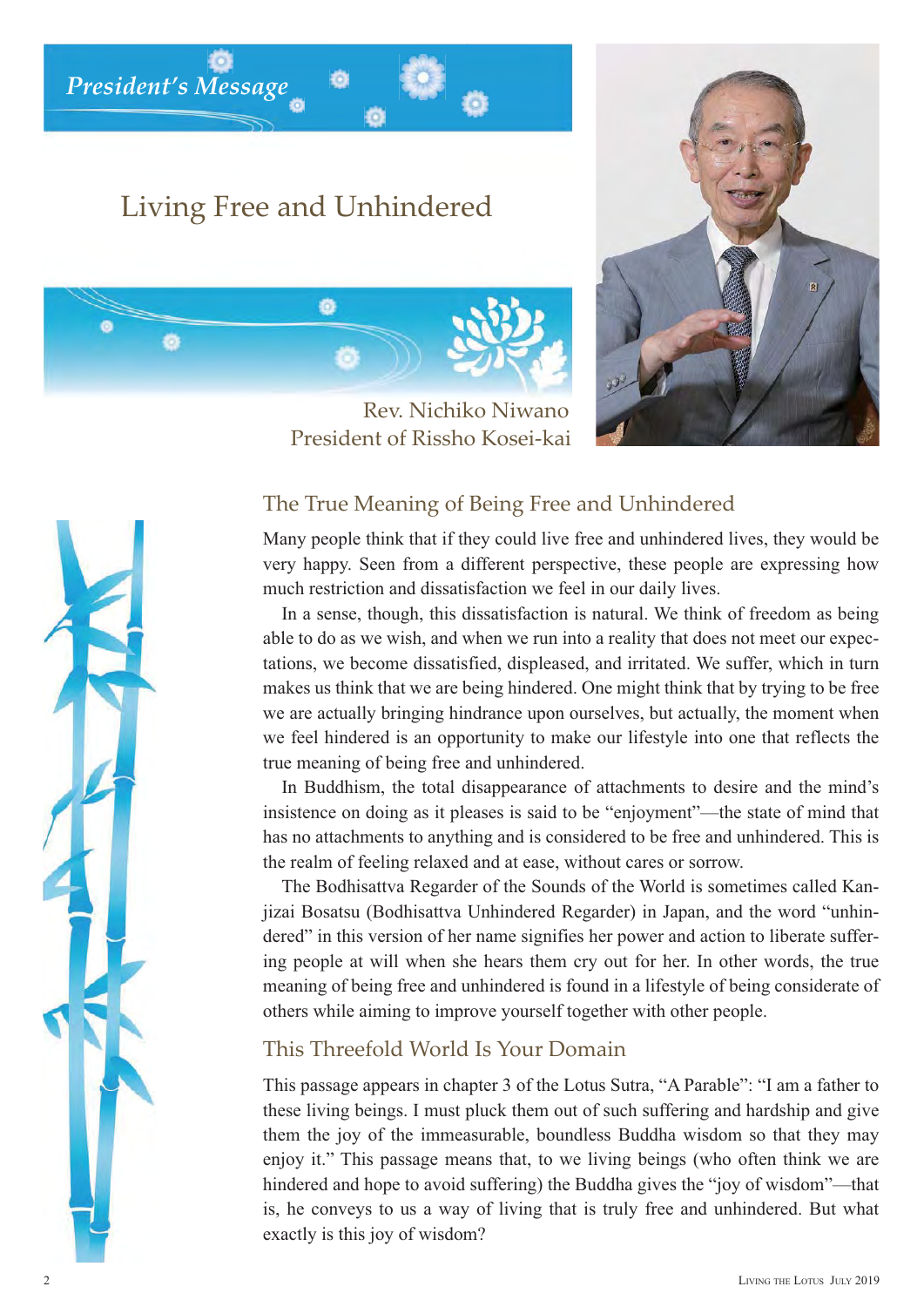To give you an example, imagine that right now, before your very eyes, there are two donuts. They have been given to you. However, there are three other people around you who are just as hungry as you are.

To quote from the scripture, "All of the causes of suffering / Are rooted in greed and desire." The feeling of wanting to eat the donuts yourself (greed), as well as the feelings of resentment and jealousy (hatred) from those who did not receive them are both forms of suffering. Therefore, you might say that asking the Buddha to present you all with a sufficient amount of donuts is the joy of wisdom. This is not the case, however, as the joy of wisdom actually means becoming capable of accepting the suffering of insufficiency as joy and happiness that leads to the improvement of yourself and others.

Returning to the idea of freedom, we could say that we are given the freedom to positively accept the difficult things that happen. Even when we are suffering, we can transform that suffering into happiness by fully accepting it, savoring a small happiness before our eyes, and sharing our joy with other people. I think this is a way of life that is truly free and unhindered.

"A Parable" also contains these lines of verse: "Now this threefold world / Is all my domain," meaning, "This world and the universe are mine." We might not presume to think such things about ourselves, but each and every one of us has received a unique, precious life, as one part of nature, in harmony with everything. In other words, the entire universe is one with you; it is entirely yours. These lines of verse are a message from the Buddha, who is assuring us that as long as we understand this truth, we will always be able to take action full of wisdom and compassion—and this is what the Buddha wants us to do.

In keeping with this idea, there is one thing I would like to ask. What will you do with the two donuts mentioned earlier?

From *Kosei*, July 2019

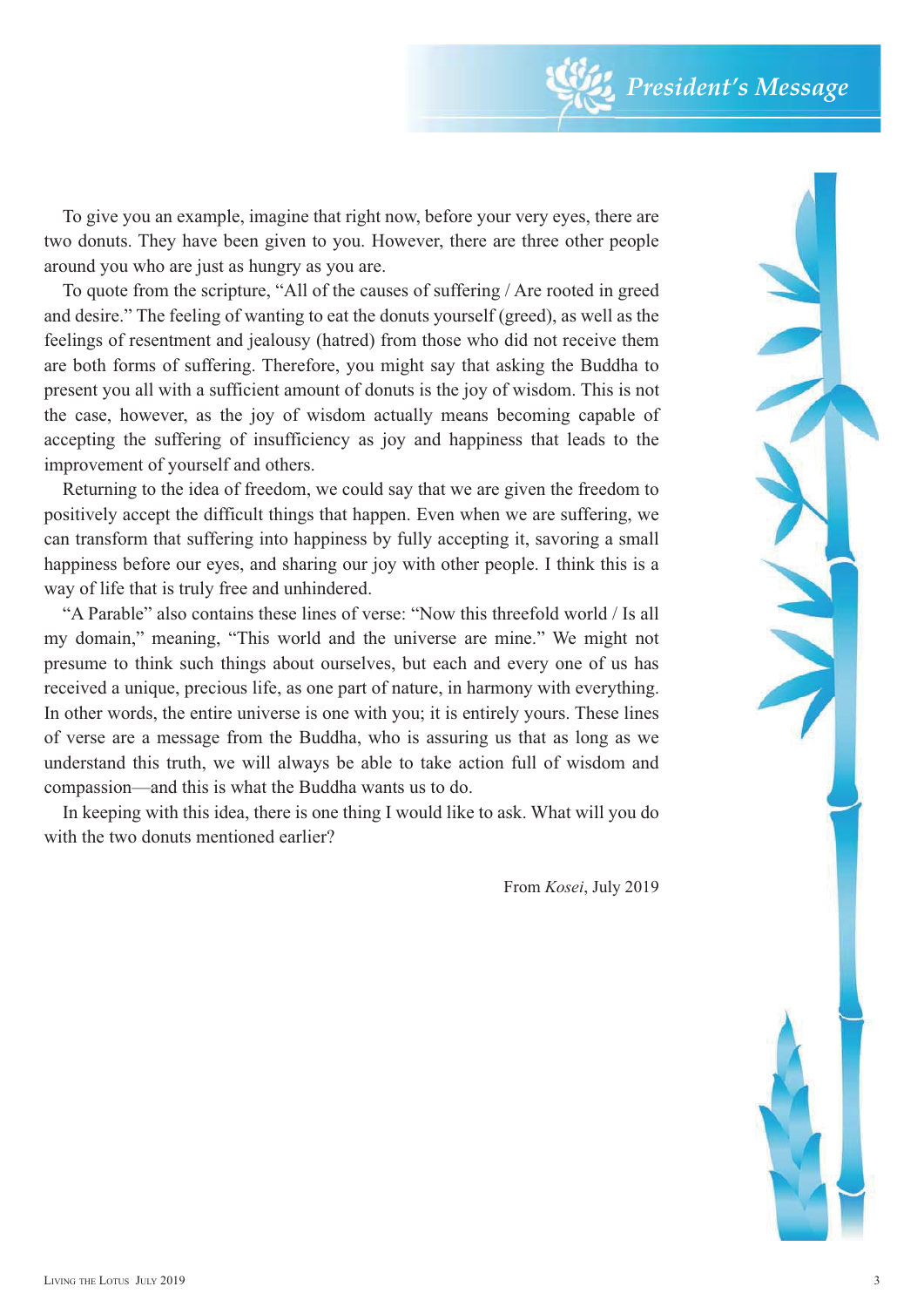# **Spiritual Journey**





*This Dharma Journey talk was presented in the Great Sacred Hall on March 1, 2019, during the ceremony for the first day of the month (Uposatha Day).*

Noop morning, everyone. Good morning, everyone.<br>
Hoju Vocational College offers classes on humane education (the study of nurturing compassion and respect for living beings) based on the spirit of Buddhism. I decided to enroll in the college because I wanted to become capable of accepting everything positively by changing my perspective.

All Hoju students live in the college dormitory, and I was often bothered by my classmates' words and actions there. I was not happy with myself because I got upset so easily. Through my classes, I became capable of realizing that we all grew up in different environments and have different ways of thinking. I also realized that I was easily upset by others' behaviors because I looked at things according to my own criteria. After that, I began to be able to reflect on my own behavior, but there were things I still couldn't accept no matter how hard I tried. I reacted poorly to unfavorable situations because I was not tolerant enough and I always wanted others to do what I wanted them to do.

Hoju Vocational College has an annual program for students that offers practical training in Dharma dissemination at a local Dharma center. In January, I visited the Suzuka Dharma Center in Mie Prefecture for the training. In the beginning I was eager to put into practice what I had learned in my humane education classes, but my enthusiasm faded as soon as I met the chapter leader who would be my mentor. She appeared to be a very strict person, and I was nervous around her. She was skillful in sharing the Buddha's teachings with other members, but her straightforward manner made me nervous. I thought I would someday become a target of her harsh guidance. Since I could not talk to her candidly about what was on my mind, my self-confidence withered rapidly.

It was around this time that a teacher from the college

visited the Dharma center to check on the students' progress. I asked this teacher how my classmates were doing and learned that some had already begun the kinds of training I wanted to practice. I was frustrated, and I wondered what I had been doing up until this point.

With mixed feelings, I gave a presentation about Hoju Vocational College to the members of the Dharma center, along with my teacher. As I was reciting the aims of the college, a sense of pride at being a Hoju student—which I was beginning to lose—welled up in me. I consulted with my teacher and decided on "Revealing the Buddha-Nature in Myself and Others" as the theme of my Dharma dissemination training.

After the talk with my teacher, I challenged myself to get to know the chapter leader whom I had thought scary. I asked how she came to know Rissho Kosei-kai, and while hearing about her past experiences and her encounter with Rissho Kosei-kai's teachings, I felt my heart opening up toward her. I discovered that she was thinking about me a lot, which also warmed my heart. My impression of the chapter leader changed completely as soon as my mindset changed. It was a moving experience for me.



*Ms. Nakakawaji delivers her Dharma Journey talk at the Great Sacred Hall.*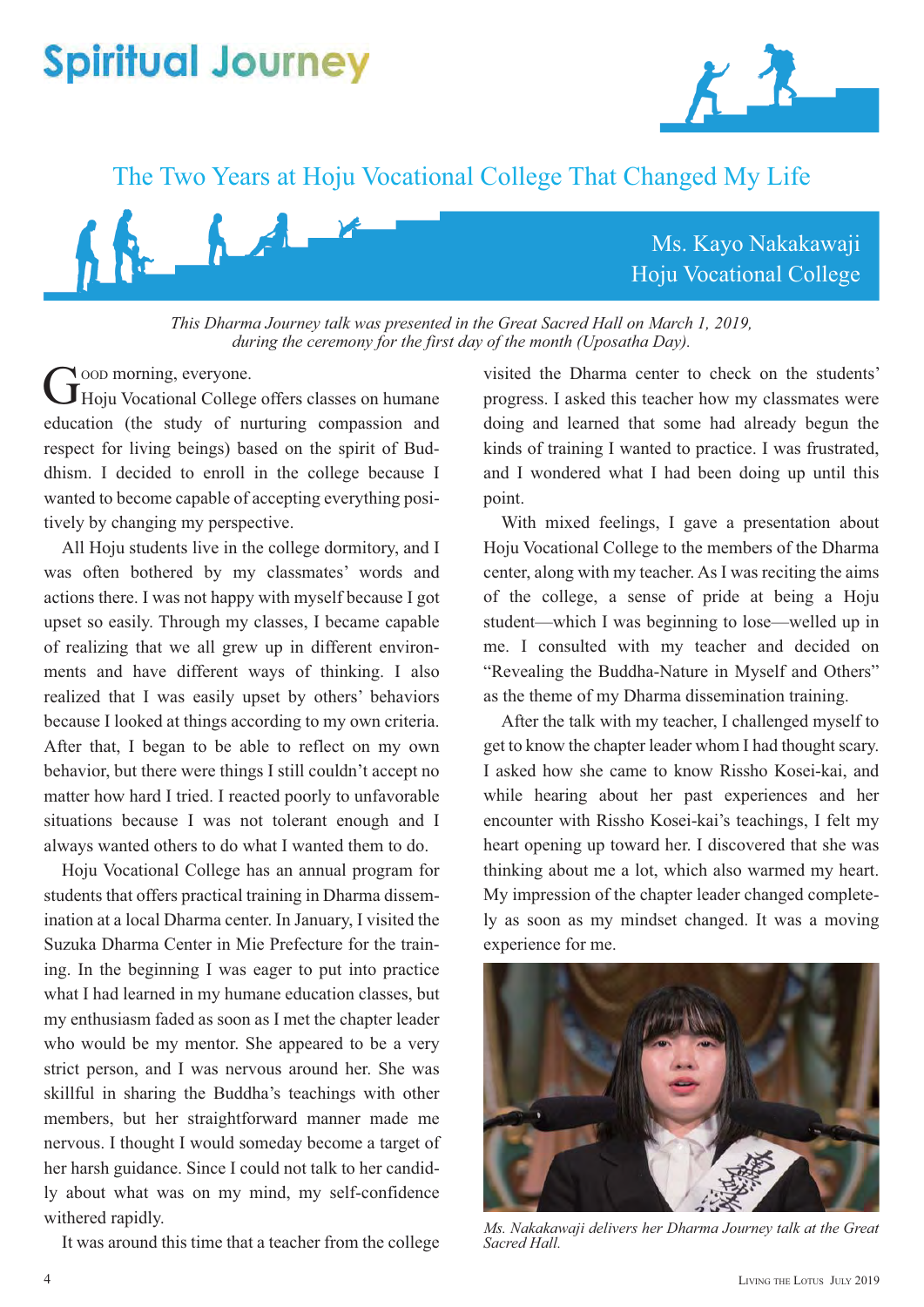## **Spiritual Journey**

Beginning the next day, my attitude toward attending *hoza* sessions also changed. I started trying to draw close to the feelings of the people who were suffering and hoped they would achieve happiness soon. While consciously continuing the practice of revering the buddha-nature in others, I began to be able to see everyone with respect.

When I was talking to a certain member one day, words of appreciation for her kindness to others came to my mouth effortlessly. She smiled brightly and thanked me, saying that my words had removed her worry and that she felt her heart lighten. I was gladdened by her words, and I felt tears welling up. This experience became my life's treasure.

During another *hoza* session, a member said, "We were trying to change the situation we were in, but it didn't work. We had to change ourselves first." These words stuck with me, as I knew how hard it was to change oneself. It takes a lot of effort. But I was convinced then that my circumstances would change if I changed, and that to reflect on myself was indispensable in order to bring about that change.

The Dharma dissemination training at Suzuka Dharma Center became an opportunity for me to make a major decision. When I was small, my parents fought daily. When my father got drunk and argued with my mother, he would become a different person who took his anger out on the things around him. My mother had a strong personality, so she did not give an inch. My elder brother and I would try to stop the quarrels, crying. One day, my mother decided to leave home in order to keep us away from our father. While our father was out one day, she packed up, took my brother and me, and moved out of the house. Our parents then divorced.

After the divorce, my father often sent us letters telling us that he wanted to see my brother and me, and he even began coming to our school to visit us. I began to want to stay away from our wayward father. But my father, who became an alcoholic after the divorce, did not care about my feelings and kept showing up at school. Finally, when I was in eleventh grade, my father came to see me at school and I told him to leave at once and never come back. Though I threw such harsh words at him, I began to feel sorry for him. He would not be

able to see his children anymore, and he might die alone. I thought if I didn't make an effort to reconcile with him, I would definitely regret it someday. Yet since I believed my mother would disapprove of this, I was indecisive and until this year I have kept my feelings to myself.

During the Dharma dissemination training, I consulted the chapter leader about my father, which prompted me to do what had been on my mind for so long: I took a chance and called my mother, telling her my desire to meet my father. My mother seemed a little anxious about it, but she has allowed me to meet him later this month, during spring break. She told me the reason that my father began to drink and vent his anger, and I learned for the first time how deeply he was suffering. I felt remorse for what I had said to him, and for pushing him out of my life instead of showing him even the slightest appreciation for his parental love.

Later, I learned that the day I consulted the chapter leader about my father, he had called the college to ask if he could visit me at school. Now I look forward to seeing my father soon, and when I meet him I hope I can express how I care for him.

My encounter with the Lotus Sutra enabled me to learn a new way of looking at things. I have gradually become able to believe that everything that comes my way is a necessary lesson in life. I have realized the importance of revering the buddha-nature in others and become capable of wishing all people happiness. I hope to make use of what I learned at Hoju Vocational College and grow into an individual who can contribute to society.

Thank you very much for your kind attention.



*Farewell party for Ms. Nakakawaji with the chapter members during her practical training in Dharma dissemination.*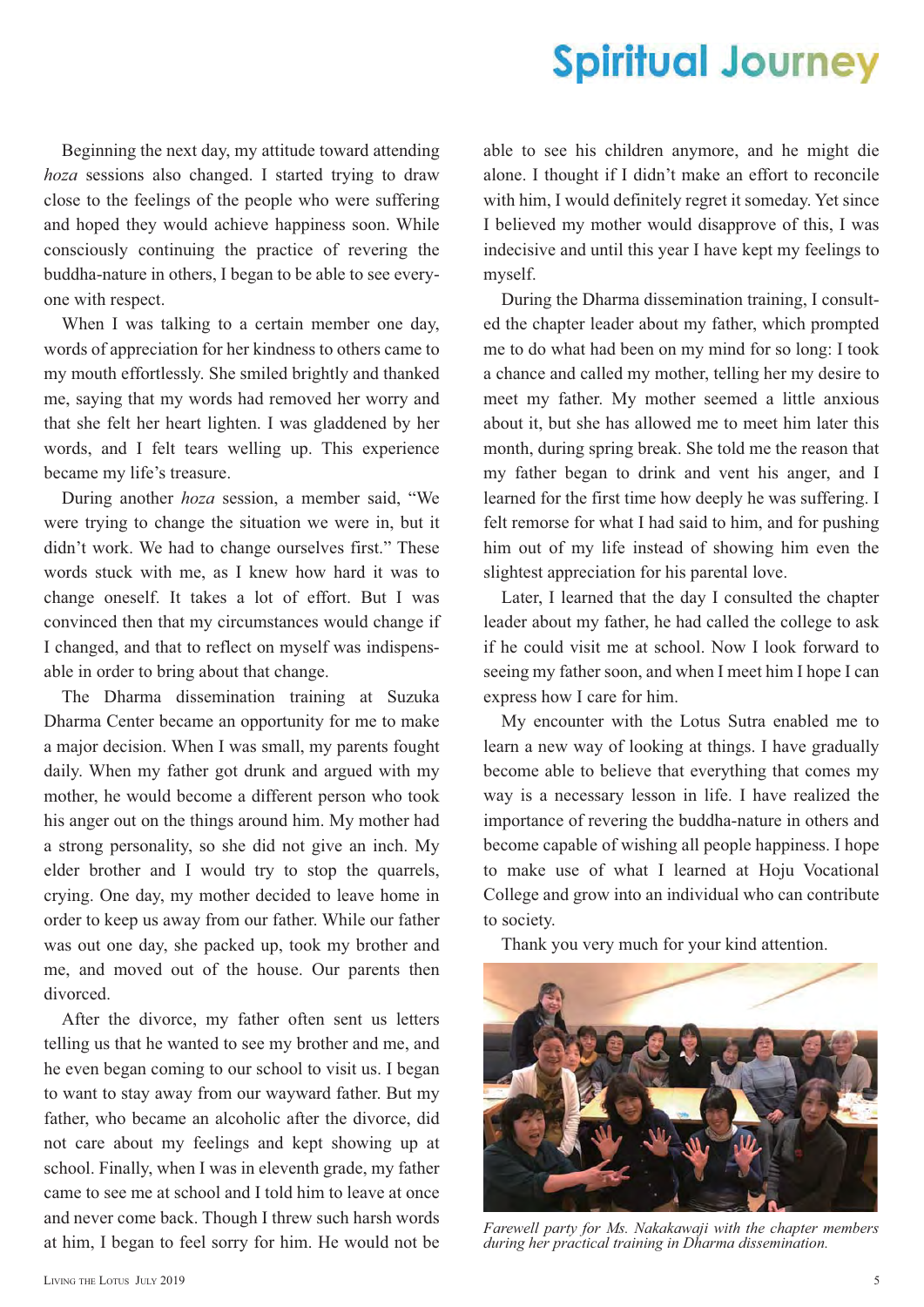![](_page_5_Picture_0.jpeg)

The Threefold Lotus Sutra: A Summary and Key Points for Each Chapter

![](_page_5_Picture_2.jpeg)

## The Sutra of the Lotus Flower of the Wondrous Dharma **Chapter 9**

The Assurance Given to Those Trained and Still in Training **CONSTANT** 

After the five hundred disciples received assurance that they would attain buddhahood, Rahula (Shakyamuni's only son) and Ananda (his cousin), both of whom were numbered among the ten great disciples, felt left out and began to wonder why they should not also be directly designated. When they went before the Buddha and asked to be included, the Buddha gave them assurance individually while also assuring buddhahood for a great number of those trained and still in training. The phrase "trained" refers to the stage at which one has completed one's study, while "still in training" refers to the stages on the path of pursuing religious learning.

This seems as if it is the only content of this short chapter, but there are two important lessons to be learned from this simple material.

## Once We Realize Our Own Buddha-Nature, We Can Become Buddhas

The first lesson lies in the assurance given to those who were still in training—those practitioners who were under guidance and learning by doing. Though it may seem strange that realizing one's buddha-nature is all that's needed to become a buddha, careful reflection makes it plain that there is nothing strange at all. Since all people are equally endowed with buddha-nature, once someone has clearly realized his or her buddha-nature, that person is able to become a buddha.

## It Is Difficult to Teach and Transform Those Closest to Us

The second lesson involves the question of why assurance for Rahula and Ananda was deferred and then given along with the assurance for the *shravakas* who were still engaged in study.

Here, we need to try to see into the thinking of

Shakyamuni. Rahula was his son, and Ananda was his cousin. Both were closest to Shakyamuni, a fact that in itself may have been a hindrance to their practice. Shakyamuni may have purposely delayed assuring them in order to make this point clear to all.

In the case of Rahula, however great a figure his father is and however much he is revered by outsiders, he is first and foremost a father, and Rahula cannot see him in the same light as that in which outsiders view him. It is also quite possible that the child will tend to assume that their parent will always love them and possibly give them preferential treatment.

In the case of Ananda, for twenty years or more, he had always been by the master's side, waiting on him personally by preparing his meals and, during his bath, rubbing his back and pouring water over him. So it becomes difficult for him to distinguish the greatness of Shakyamuni the Buddha from Shakyamuni the man. It would have been only natural for Ananda to have difficulty trusting the Buddha in the same, absolute, way as the other disciples.

![](_page_5_Picture_15.jpeg)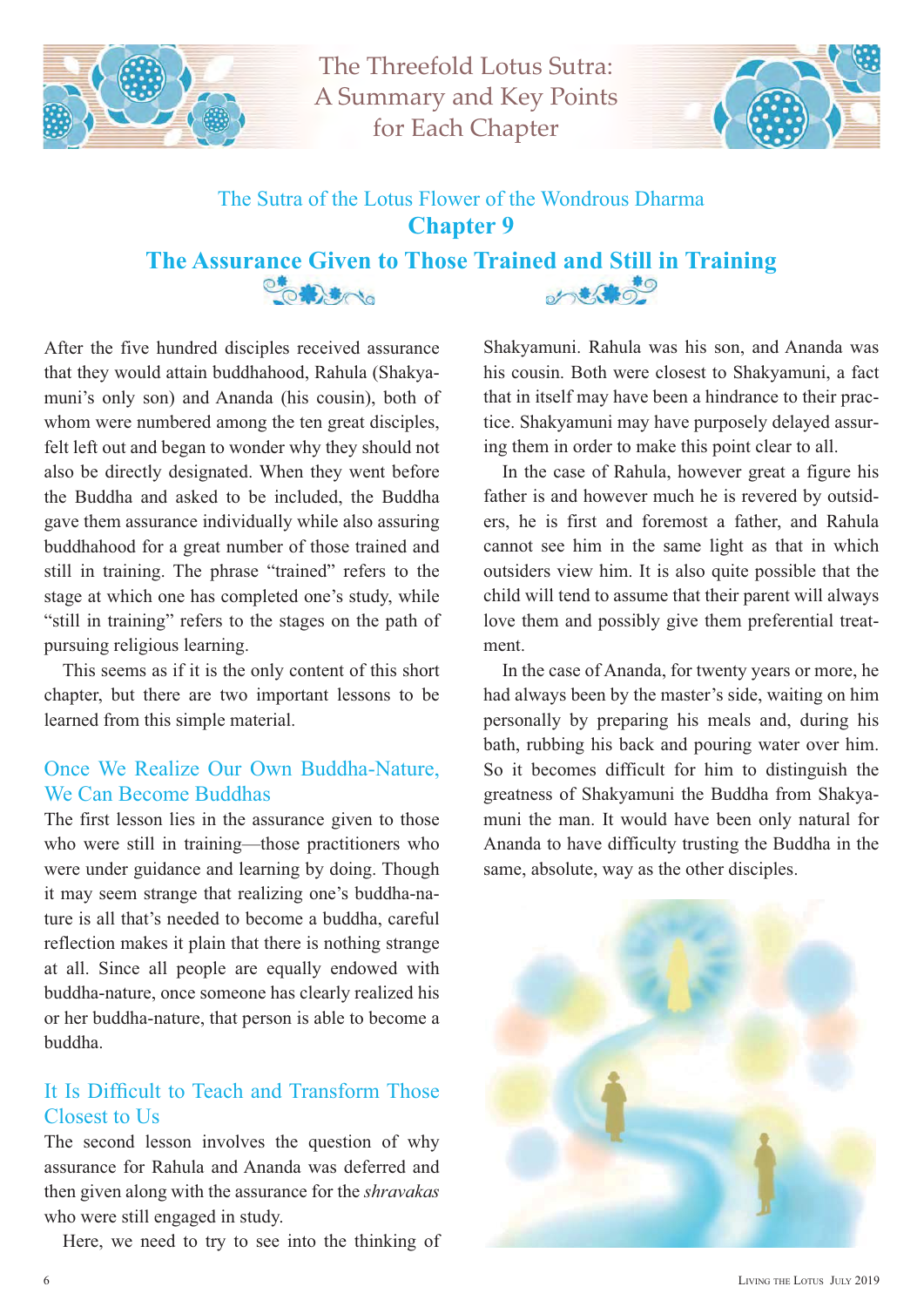Perhaps it is most difficult to teach those most closely related to us, such as a husband, wife, child, or parent. We cannot instruct them through verbal persuasion alone; we must show them a living Buddhism within the course of daily life and influence them by our actual behavior. We cannot influence our families or fellow workers if our actions, though occasionally noble, tend to be selfish or unbecoming and do not provide a constant good example.

Though Buddhist traditions relate that Rahula and Ananda gained enlightenment later than the other great disciples, they would have become buddhas before the five hundred disciples of the previous chapter. The fact that Shakyamuni discussed their buddhahood after assuring the other great disciples may be the result of his deep concern about the problems inherent in being related to them.

## Original Vow

Another important lesson is taught in this chapter, indicated by the words of Shakyamuni, "Such was his original vow," which he said to the eight thousand novice bodhisattvas while giving the assurance of buddhahood to Ananda.

This "original vow" is the oath taken by buddhas and bodhisattvas in their former lives to bring all living beings to liberation. It is said that Shakyamuni made a vow consisting of five hundred items, Amitabha Buddha made one containing forty-eight items, and the Buddha Medicine Master made one consisting of twelve items.

Although the eight thousand novice bodhisattvas had lost all memory of their own vow since their rebirth into this world, they had made a vow in a former life to instruct all people and bring them to perfection. It was by hearing the discourse of the Lotus Sutra that they recalled and renewed their original vow. It was then that they finally received the assurance of buddhahood.

The same can be applied to us. The true bodhisattva or Dharma teacher is none other than the person who has gone back to this original vow.

![](_page_6_Picture_8.jpeg)

This is an English translation of text that originally appeared in Japanese in *Hokke sanbu kyo: Kaku hon no aramashi to yoten,*  by Rev. Nikkyo Niwano, the founder of Rissho Kosei-kai (Kosei Publishing, 1991 [revised edition, 2016], pp. 94–98).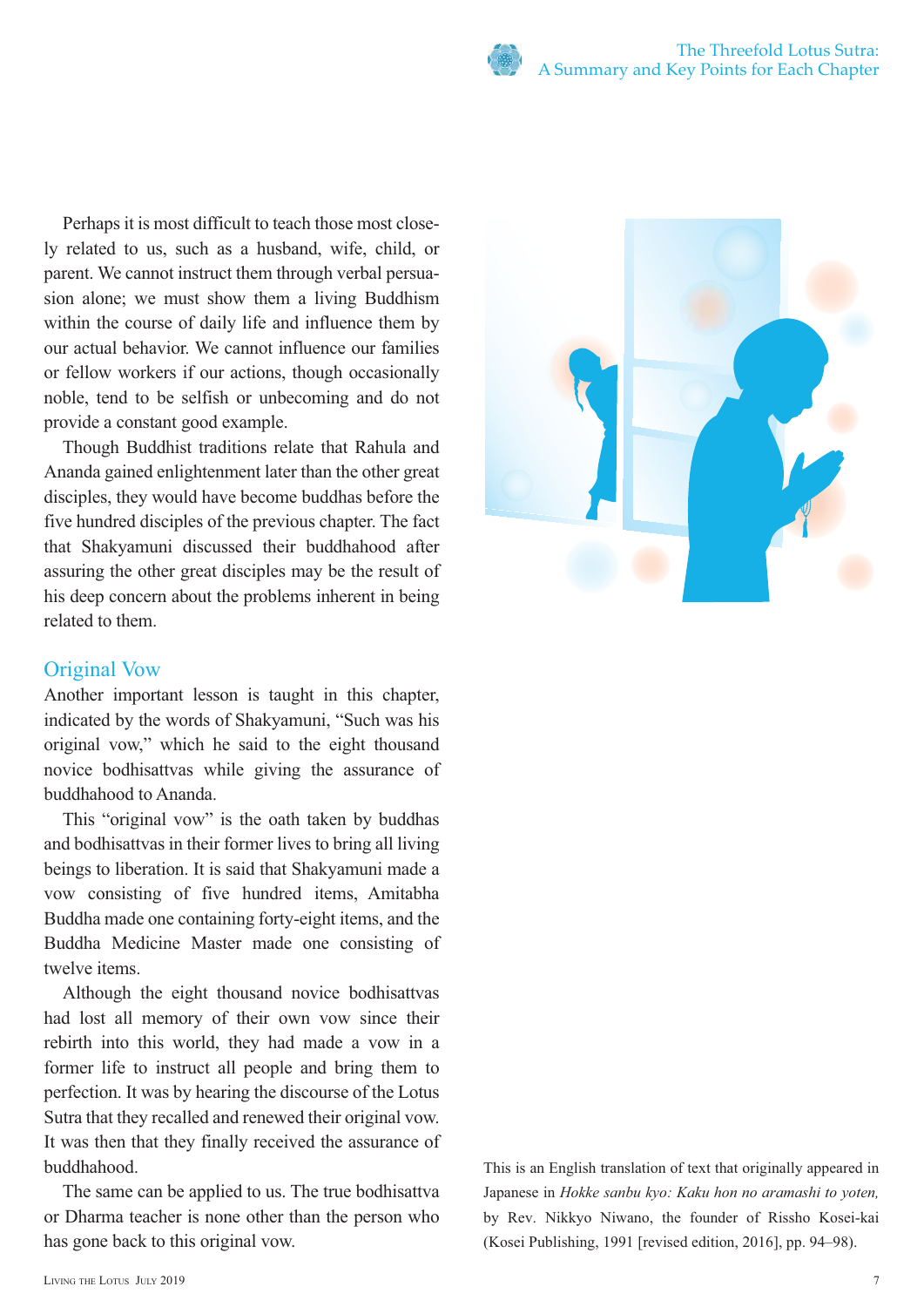## Looking Toward a World That Brings Liberation to Ourselves and Others

HIS month, Rissho Kosei-kai celebrates the sixtieth anniversary of Dharma dissemination in the United States. This marks the start of a new era in the organization's international dissemination. United in one heart with all sangha members around the world, I hope we will strive toward further dissemination of the Dharma. T

This month's "Spiritual Journey" features a Dharma Journey talk by Ms. Kayo Nakagawaji, who had been troubled by her relationship with her father. When she changed her way of looking at things and accepted everything as a necessary lesson for her—and when she became able to see the buddha-nature in others—she began to understand the sorrows of her father and hope to get closer to him. With newfound gratitude for her father, she decided to meet him once again, after her Dharma Journey talk. When I heard that she now loves her father wholeheartedly, my heart warmed.

In his message for this month, President Nichiko Niwano articulates that being truly free and unhindered comes from a way of life that transforms suffering into happiness. I hope all of us can recognize the value of our own I lives and strive diligently in the bodhisattva practice, looking toward a world that brings liberation to both ourselves and others.

> Rev. Koichi Saito Director, Rissho Kosei-kai International

We welcome comments on our newsletter *Living the Lotus*: living.the.lotus.rk-international@kosei-kai.or.jp.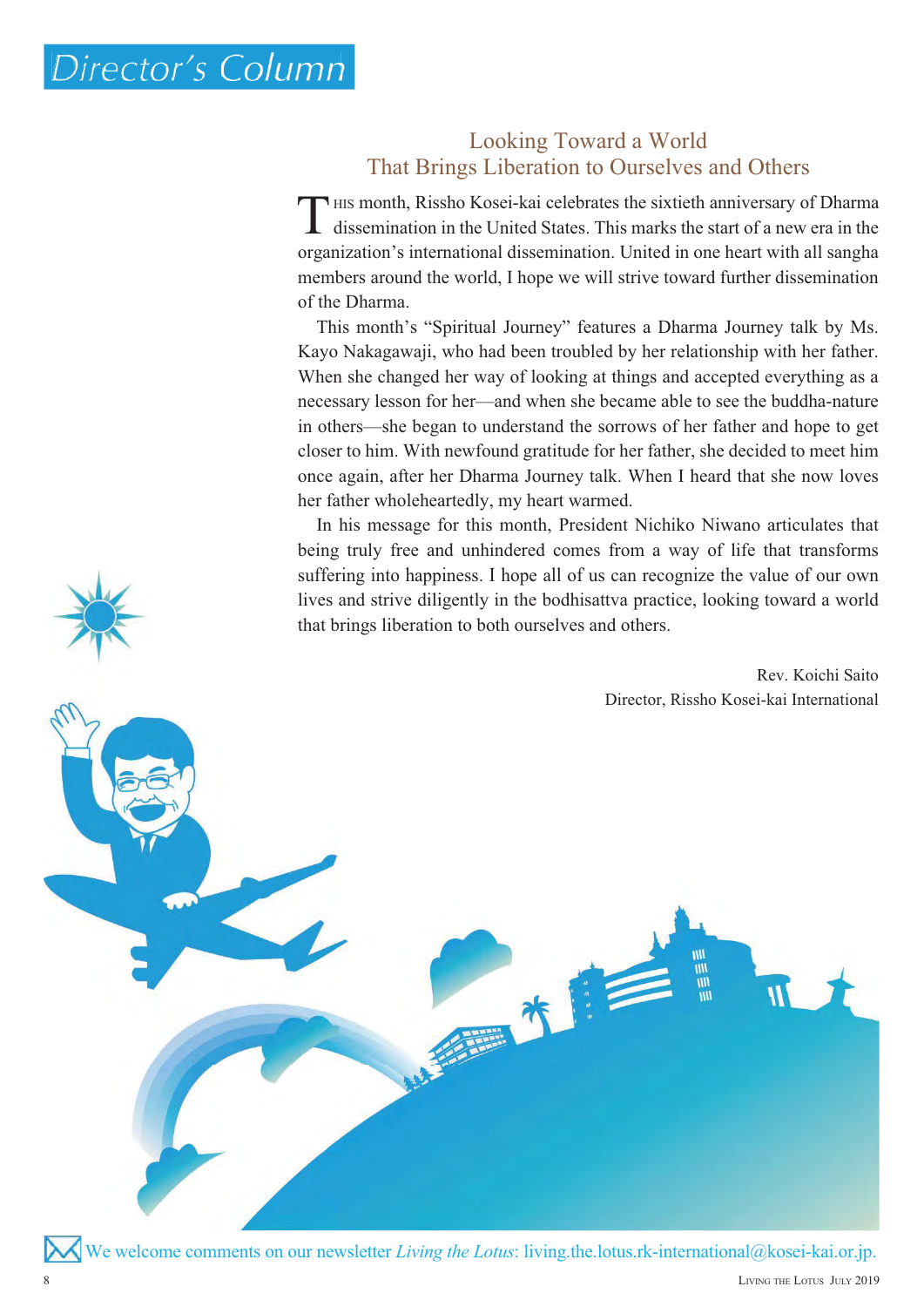![](_page_8_Picture_0.jpeg)

#### **Rissho Kosei-kai International**

Fumon Media Center 3F, 2-7-1 Wada, Suginami-ku, Tokyo 166-8537, Japan *Tel:* 81-3-5341-1124 *Fax:* 81-3-5341-1224 *E-mail:* living.the.lotus.rk-international@kosei-kai.or.jp

Cox's bazar

Chendirpuni Ramu

#### **Rissho Kosei-kai Buddhist Church of Hawaii**

2280 Auhuhu Street, Pearl City, HI 96782, U.S.A. *Tel:* 1-808-455-3212 *Fax:* 1-808-455-4633 *E-mail:* info@rkhawaii.org *Website:* http://www.rkhawaii.org

**Rissho Kosei-kai Maui Dharma Center** 1817 Nani Street, Wailuku, HI 96793, U.S.A. *Tel:* 1-808-242-6175 *Fax:* 1-808-244-4625

#### **Rissho Kosei-kai Kona Dharma Center** 73-4592 Mamalahoa Highway, Kailua-Kona, HI 96740, U.S.A. *Tel:* 1-808-325-0015 *Fax:* 1-808-333-5537

#### **Rissho Kosei-kai Buddhist Center of Los Angeles**

*Location:* 2707 East First Street, Los Angeles, CA 90033, U.S.A. *Mailing Address:* POBox 33636, CA 90033, U.S.A. *Tel:* 1-323-269-4741 *Fax:* 1-323-269-4567 *E-mail:* rk-la@sbcglobal.net1 *Website:* http://www.rkina.org/losangeles.html

(Please contact Rissho Kosei-kai Buddhist Center of Los Angeles) **Rissho Kosei-kai Buddhist Center of Arizona Rissho Kosei-kai Buddhist Center of Colorado Rissho Kosei-kai Buddhist Center of San Diego Rissho Kosei-kai Buddhist Center of Las Vegas Rissho Kosei-kai Buddhist Center of Dallas**

#### **Rissho Kosei-kai of San Francisco**

*Location:* 1031 Valencia Way, Pacifica, CA 94044, U.S.A. *Mailing Address:* POBox 778, Pacifica, CA 94044, U.S.A. *Tel:* 1-650-359-6951 *Fax:* 1-650-359-6437 *E-mail:* info@rksf.org *Website:* http://www.rksf.org

(Please contact Rissho Kosei-kai of San Francisco) **Rissho Kosei-kai of Sacramento Rissho Kosei-kai of San Jose**

#### **Rissho Kosei-kai of New York**

320 East 39th Street, New York, NY 10016, U.S.A. *Tel:* 1-212-867-5677

*E-mail:* rkny39@gmail.com *Website:* http://rk-ny.org/

**Rissho Kosei-kai of Chicago** 1 West Euclid Ave., Mt. Prospect, IL 60056, U.S.A. *Tel :* 1-773-842-5654

*E-mail:* murakami4838@aol.com *Website:* http://rkchi.org/

**Rissho Kosei-kai of Fort Myers** *Website:* http://www.rkftmyersbuddhism.org/

#### **Rissho Kosei-kai Dharma Center of Oklahoma**

*Location:* 2745 N.W. 40th Street, Oklahoma City, OK 73112, U.S.A. *Mailing Address:* POBox 57138, Oklahoma City, OK 73157, U.S.A. *Tel:* 1-405-943-5030 *Fax:* 1-405-943-5303 *E-mail:* rkokdc@gmail.com *Website:* http://www.rkok-dharmacenter.org

**Rissho Kosei-kai Dharma Center of Denver** 1255 Galapago St. #809, Denver, CO 80204, U.S.A. *Tel:* 1-303-446-0792

**Rissho Kosei-kai Dharma Center of Dayton** 617 King Drive, Dayton, OH 45419, U.S.A. *Website:* http://www.rkina-dayton.com/

#### **The Buddhist Center Rissho Kosei-kai International of North America (RKINA)**

2707 East First Street, Suite #1, Los Angeles, CA 90033, U.S.A *Tel:* 1-323-262-4430 *Fax:* 1-323-262-4437 *E-mail:* info@rkina.org *Website:* http://www.rkina.org

#### **Rissho Kosei-kai Buddhist Center of San Antonio**

*Location:* 6083 Babcock Road, San Antonio, TX 78240, U.S.A. *Mailing Address:* POBox 692042, San Antonio, TX78269, U.S.A. *Tel:* 1-210-561-7991 *Fax:* 1-210-696-7745 *E-mail:* dharmasanantonio@gmail.com *Website:* http://www.rkina.org/sanantonio.html

**Rissho Kosei-kai of Seattle's Buddhist Learning Center** 28621 Pacific Highway South, Federal Way, WA 98003 U.S.A. *Tel:* 1-253-945-0024 *Fax:* 1-253-945-0261

*e-mail:* rkseattlewashington@gmail.com *Website:* http://buddhistlearningcenter.org/ (Please contact RKINA)

**Rissho Kosei-kai of Vancouver**

#### **Risho Kossei-kai do Brasil**

Rua Dr. José Estefno 40, Vila Mariana, São Paulo-SP, CEP 04116-060, Brasil *Tel:* 55-11-5549-4446 / 55-11-5573-8377 *E-mail:* risho@terra.com.br *Website:* http://www.rkk.org.br Instagram: https://www.instagram.com/rkkbrasil/ Facebook: https://www.facebook.com/rishokosseikaidobrasil